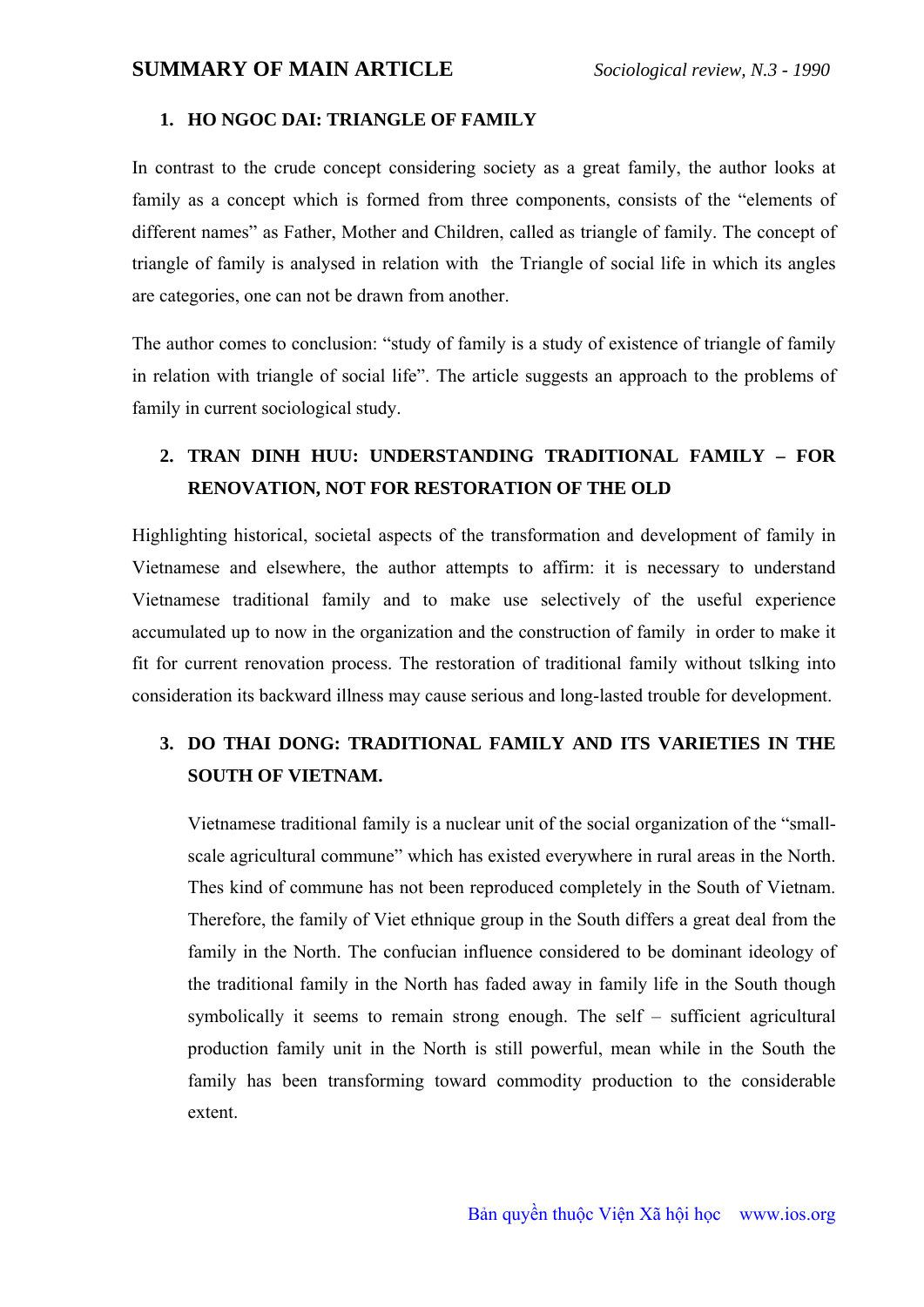In curtural aspect, the family in the South has been affected by non-chinesation (desinisation) cultures. This is a challenge which proves the survival ability of national tradition – to adapt to the process of opening and futher development in coming time.

# **4. PHI VAN BA: CHANGES OF TRADITIONS OF RURAL FAMILY IN THE PROCESS OF MODERNIZATION: A SKETCH MADE FROM RESULTS OF RECENT SOCIOLOGICAL SURVEYS.**

Based on data of large-scale sociological investigation carried out in several plases in all three regions of Vietnam (the North, the Middle and the South), the author gives preliminary remarks on changes of traditions of rural family in modernization. These changes are examined in four aspects: in the formation of family; in the organization of family; in the family culture and in the relationship between family-kinship-village. The comparison of family norms of different times and the skillful analysis of empirical data have helped to imagine the objective situation of family life in rural areas: the selectively tradition-inherited process is very complex, new trend is to be clarified.

## **5. PHAN DAI DOAN AND NGUYEN QUANG NGO: THE RELATIONSHIP BETWEEN VILLAGE, KINSHIP AND TRADITIONAL FAMILY.**

From view-point which considers traditional family life of the Viet ethnic group not in isolation, but in close connection with vilage life and kinship system, the authors have described the inter-relationship between these three factors in one village in the North (Xuan Cau village, Nghia Tru commune, My Van district, Hai Hung province) using sociological and ethnographical methods. The authors have shown some main features of traditional family in the village in the Red River Delta. This is a village with a community structure of very close and complex strata, but the frequent economic and cultural exchanges make it look more open. In this village the network of very complicated interrelations between families as well as their associations with kinships and the village are moralized, ethicalized and partly institutionalized to the degree which makes it very difficult for individual to have self – confirmation, self – expression of any kind.

## **6. VU MANH LOI: GENDER DIFFERENCES IN RURAL FAMILY IN RED RIVER DELTA**

Based on data of numerous sociological surveys since 1983 up to now, an attempt has been made to analyse systematically the problems of gender differences in rural family in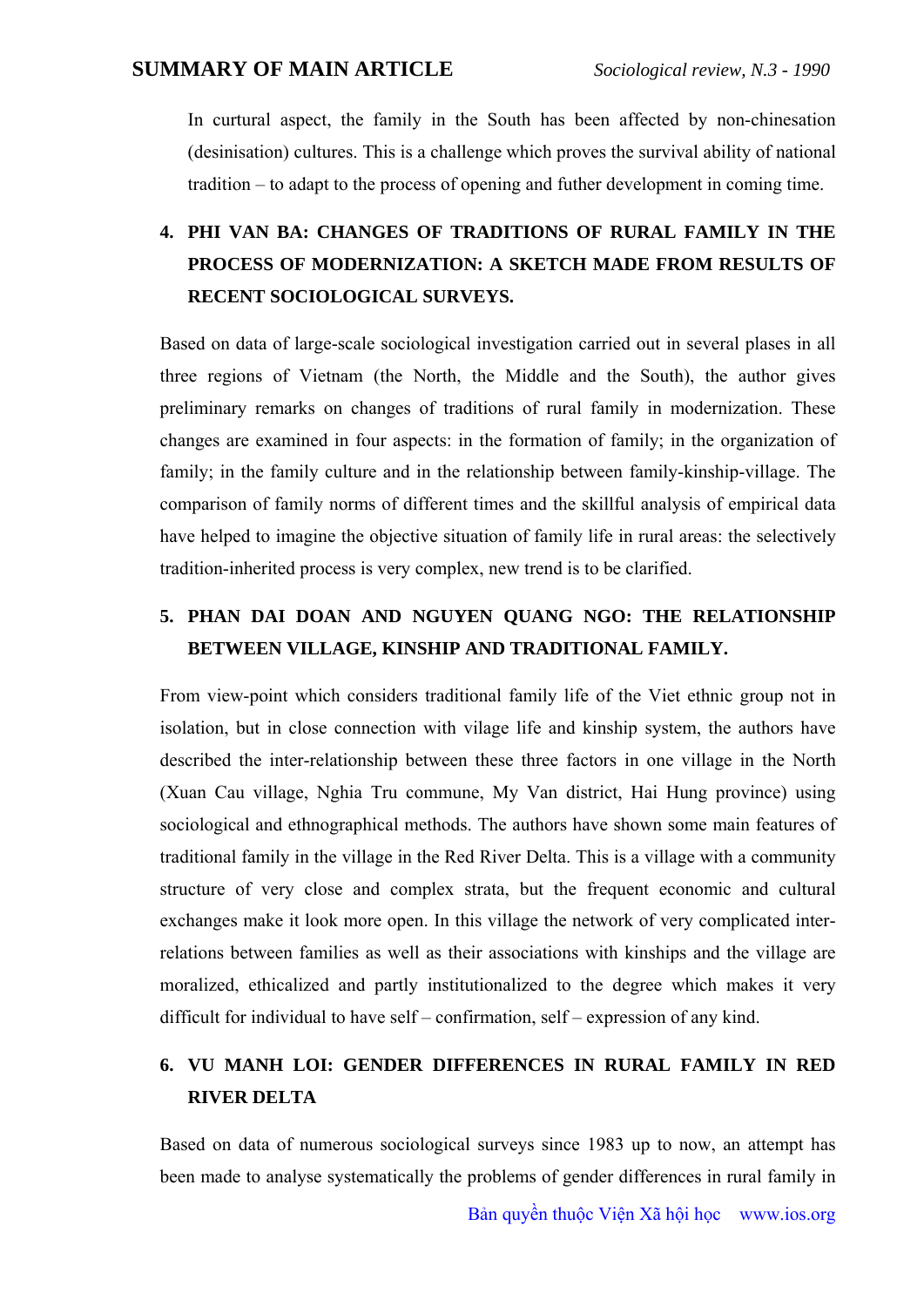Red River Delta. These differences are examined in various aspects: labour division; income contribution; family extra-productive activities, communication, education of children etc. The important conclusion of the author is: though legally women have secured an equal status, in reality Vietnamese rural family has been going its own way, still follows such social norms which for generations emphasize the dominance of male. This old system of values is no more suitable with the development of the society and needs to be changed.

#### **7. A GROUP OF SCHOLARS: SOCIOLOGICAL FORUM**

Day after day, there is increasing conscionsness about the meaning and improtance of family in renovation in Vietnam. This is why the family issue is repeatedly discussed enthusiastically in many workshops of Institute of Sociology. This time, writers and scholars raise many interesting issues: the urgent needs of study of family from sociological angle (prof. Tuong Lai); the role and the position of family in socio – economic as well as in educational – cultural renovation (writer Ma Van Khang, writer Nguyen Kien, Prof. Nguyen Dinh Chu, Prof. Dang Nghiem Van, Prof. Dang Thanh Le, Prof. Dang Xuan Hoai); biological achievement and its requirements for sociology of family (prof – doctor Ngoc Toan, Hoang Thieu Khang); traditional family and the problem of inheritance of the historical vestiges of Vietnamese family in current time (prof. Van Tao, prof. Dang Duc Sieu).

# **8. A GROUP OF AUTHORS: "VIETNAMESE TRADITIONAL FAMILY UNDER INFLUENCES OF CONFUCIANISM AND BUDDHISM AND ITS CHANGES IN NEW SITUATION"**

This is a title of the research project of Institute of Sociology with financial assistance of the Toyota Foundation. This issue of Sociological Review presents several research papers on Gia Huan (Family Teaching Book); family issue from Vietnamese newspapers, literature in the past and some of the Gia Huan as well as inscriptions from memorial stelae.

Professor Tuong Lai, the project leader, in his article "Gia Huan A Kind of Book for Education of Family Members" (p.63) had highlighted the and empasized the importance of this kind of documents in research of Vietnamese traditional family. Being versses, songs and teachings witten by predecessors for education of children, younger generations